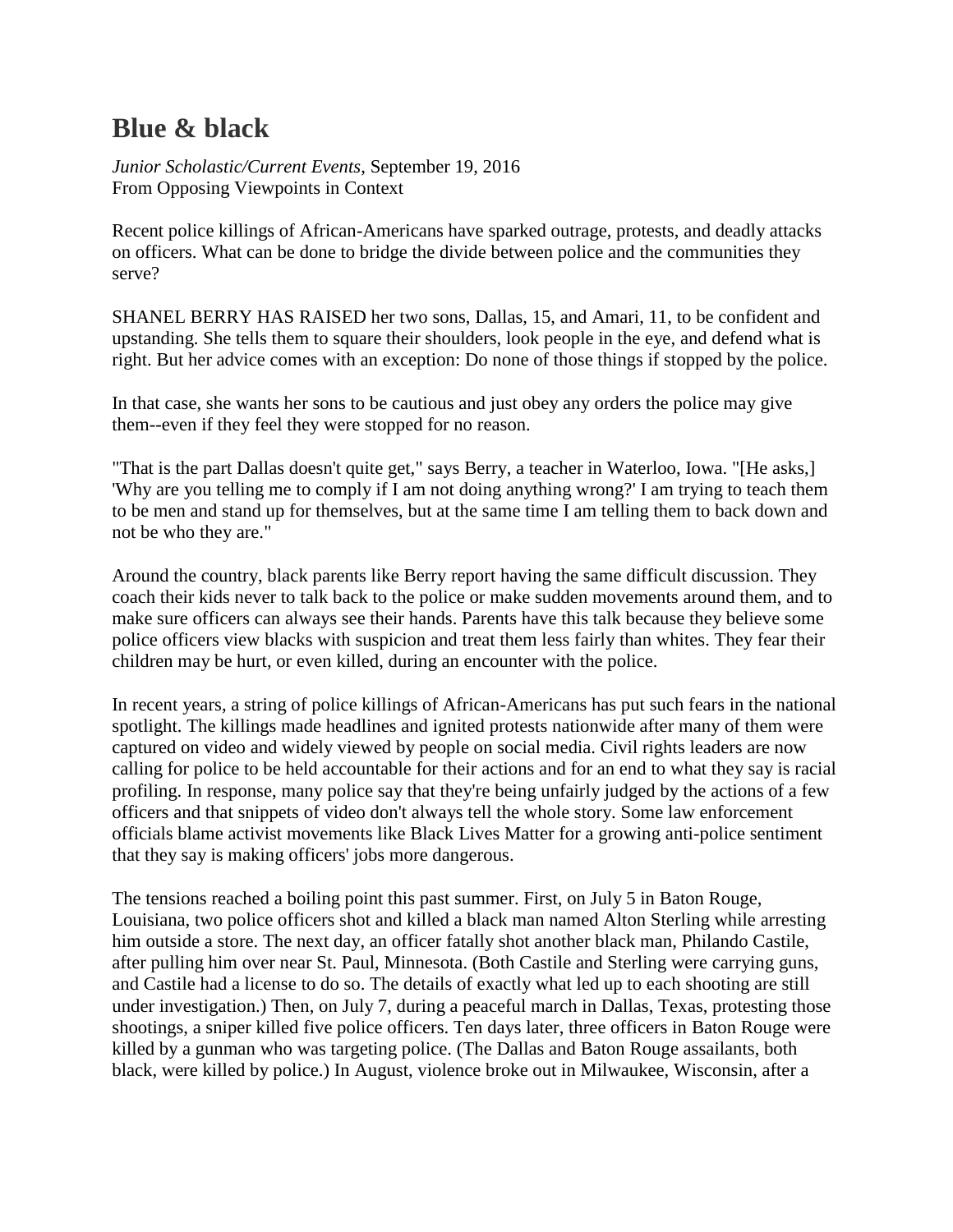police officer fatally shot a black man named Sylville K. Smith, who had allegedly fled with a gun during a traffic stop. In the protests that followed, angry crowds injured several officers.

These events marked the latest chapter in an increasingly passionate debate over racial justice, discrimination, and violence in the United States. "Not only are there very real problems," said President Barack Obama, "but there are still deep divisions about how to solve these problems."

# **Ferguson and Its Aftermath**

The issue of racial bias in policing has dominated headlines since August 2014, when an unarmed black teenager named Michael Brown was killed by a white police officer in Ferguson, Missouri. The officer said he shot Brown in self-defense after a struggle. Some witnesses supported the officer's account; others said Brown posed no threat and the shooting was unjustified.

The officer wasn't charged with a crime. But a follow-up investigation by the U.S. Justice Department found that police in Ferguson routinely discriminated against African-Americans and violated their constitutional rights. Black drivers were often stopped for no reason and were much more likely to have their cars searched than whites. When officers used force (such as Tasers) on suspects, nearly 90 percent of the time the suspects were black.

Many African-Americans say that this sort of bias is not unique to Ferguson. While the vast majority of police encounters with people across the country end peacefully, that is less likely with blacks. "None of this is new," Paul Butler, a law professor at Georgetown University in Washington, D.C., recently said. "African-Americans have never received equal justice under the law, and police have rarely been held accountable."

Documenting racial profiling in police work is difficult. Several factors--including higher violent crime rates in many black neighborhoods--make it hard to distinguish evidence of bias from other influences. Yet federal statistics show that, nationwide, blacks are 31 percent more likely to be pulled over than whites. Studies have also found that blacks are more likely than whites and other groups to be the victims of use of force by the police. And, according to a recent Washington Post analysis, blacks are 2.5 times as likely as whites to be shot and killed by law enforcement officers.

This has led many African-Americans to distrust and fear the police. New York City police detective Derick Waller, who is black, understands those feelings. "No officer leaves his house and says, 'Man, I want to kill somebody today,"' he says. "[But] there is something that's rooted in America in the police department. It's just assumed that every black person that has a car with [tinted windows] has a gun." For his part, Waller says being stopped by a police officer fills him with fear. "When I get pulled over, I get scared. I turn my ignition off, and I put my hands out the window."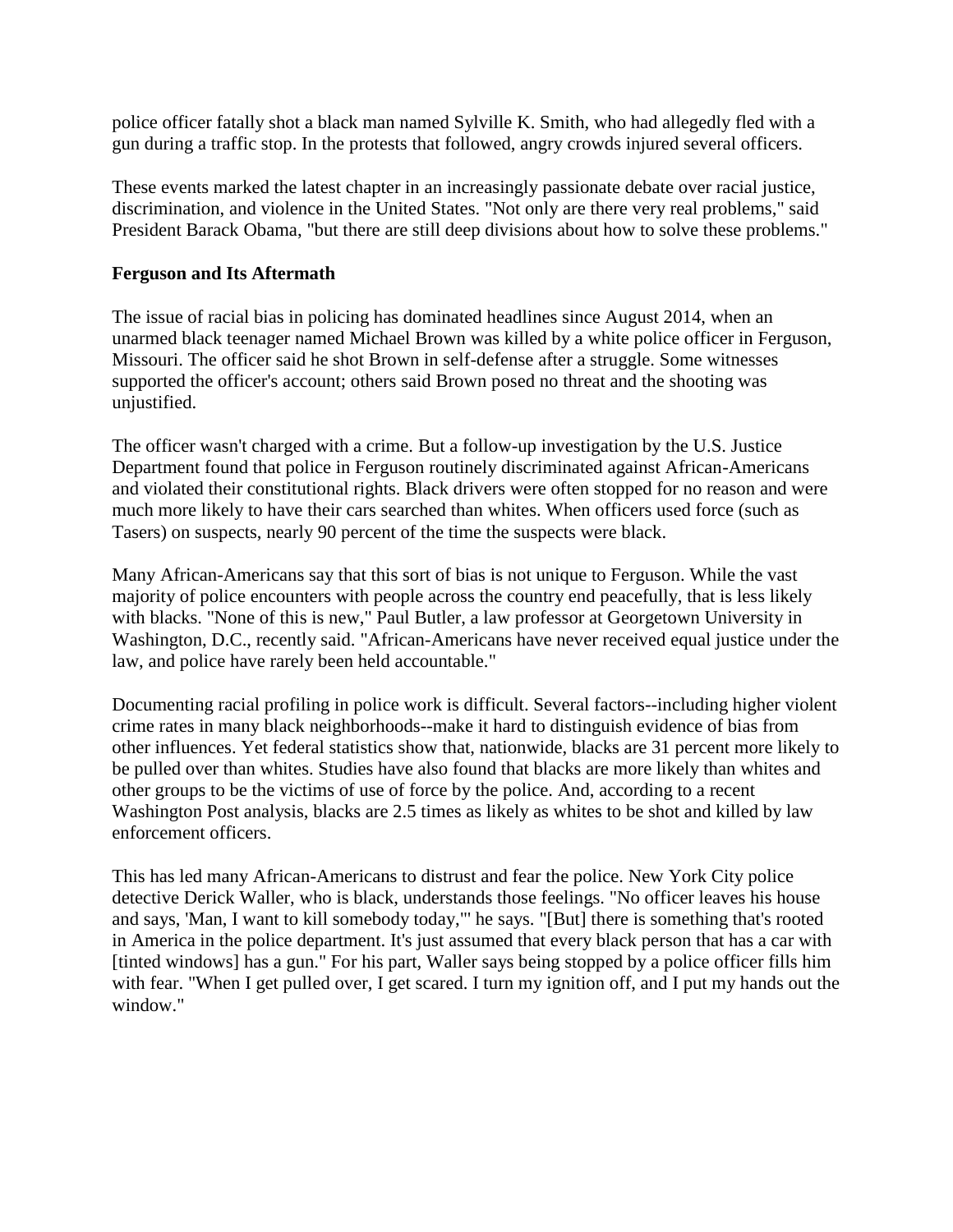# **The Role of Black Lives Matter**

The recent high-profile killings of black men by the police have given growing prominence to the Black Lives Matter movement, which began in 2013 to address discrimination in the criminal justice system. Today, at least 37 different groups operate under the Black Lives Matter name, and tens of thousands of supporters identify with its cause. "Our demand is simple," activist Johnetta Elzie has said. "Stop killing us."

Black Lives Matter uses nonviolent confrontation--such as large-scale street marches--to get its message across. Yet some of its tactics (for example, staging "die-ins" to mimic death at the hands of law enforcement) have prompted criticism from some police and public officials. They say that Black Lives Matter incites hatred of men and women in uniform. Critics blame the movement for inspiring the gunmen who killed officers in Dallas and Baton Rouge, even though Black Lives Matter leaders have condemned attacks against the police.

Black Lives Matter supporters say they are not anti-police. "The Black Lives movement is about civil rights," protester Shyheim Aiken said at a recent demonstration in New York City. "It's not about any one group. Those who say the movement is against cops simply don't know what they're talking about."

# **The Way Forward**

In recent months, as tension has risen between the law enforcement community and many of the people it serves, police have reported that their jobs have gotten harder. "Before it was just criminals that didn't like you," says a police officer in Florida. "Now everybody believes we're the bad guy."

With more than 350 million firearms in the United States, police officers say they face the threat of being killed every day and must make split-second decisions, which can then be endlessly second-guessed in videos that go viral.

"One of the worries that cops have is that no cop can control what another cop does, but all cops will be judged by what the other cop does," says Brandon del Pozo, the police chief in Burlington, Vermont. "We'll sit there ... watching police videos all over the country, trying to make sense of what we're seeing and trying to make sure we're doing the best job we can."

What happens now? For starters, a growing number of police departments are training officers in how to defuse volatile situations before force becomes necessary. Such training teaches them to use time and distance to resolve tense interactions. (Last year, top American police officials visited Scotland--where 98 percent of police do not carry guns--to learn how officers there handle confrontation.) The federal government has also funded body cameras for officers in more than 30 states. Body camera proponents say that officers will be more mindful of their actions if they know they're being recorded. In addition, a presidential task force has released ideas for building trust between police and communities. (One suggestion, for example, is to create citizen advisory boards to provide input and oversight for local police departments.)